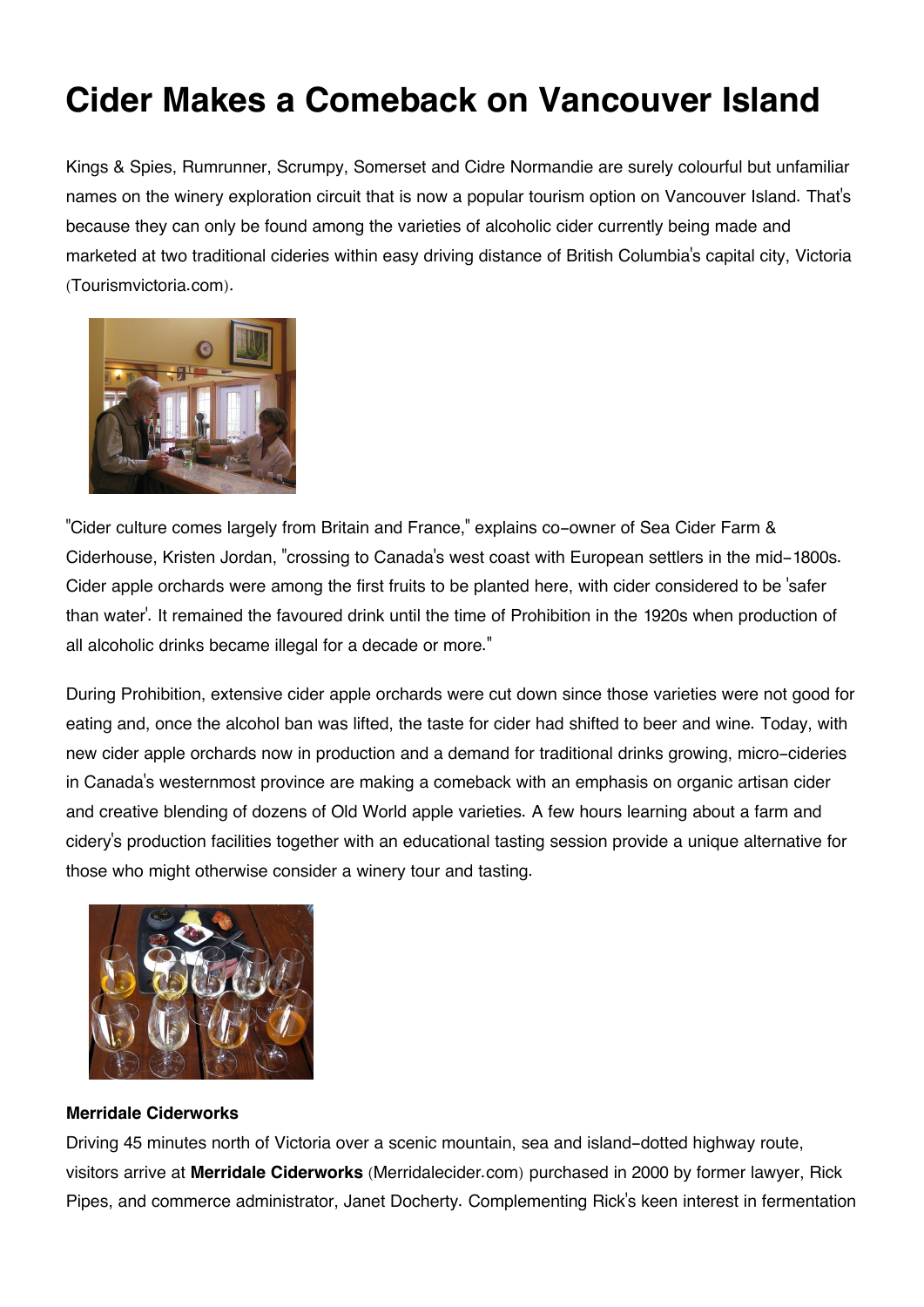and distillation, Janet's career expertise in management and marketing has transformed Merridale into an agri-tourism success story. Featuring a highly-praised bistro menu of local and organic menu items, an always-busy cider tasting bar, informative self-guided farm and cidery tours, a farm store and bakery, and a newly unveiled "country-style" spa, both locals and visitors treat Merridale as a destination. It is a relaxing meeting place equally attractive to young couples, families and retirees.

British master chef, Dave Woolfall, and French baker, Alain Boisseau, preside over an ever-changing bistro menu, reflecting foods of the season and as many local, fresh recipes as possible. I can't get enough of Dave's pheasant pistachio turine served with Alain's brick oven country bread! For those wanting to try a little of everything in a cosy sit-down setting, a sampler -- known as a "cider flight" – of six different award-winning ciders (CAD\$8) plus a pairing platter of rich cheeses, uniquely-flavoured house-cooked meats, fish, chutneys, and dips (\$15 per person, \$25 for two), will wile away a couple of hours in a peaceful natural setting any season of the year.



## **Sea Cider Farm & Ciderhouse**

Taking the "cider flight" concept to even loftier elevations, **Sea Cider Farm & Ciderhouse**, (Seacider.ca) just 30 minutes' drive from downtown Victoria, mixes and matches dozens of traditional apple varieties into different signature ciders. For cider makers, Bruce and Kristen Jordan, maintaining artistic control is as important as observing national organic standards in all they produce. Turning their passion for organic farming, cider making and cider drinking into a family business, they planted a diversified orchard and built a micro-cidery and tasting room with sweeping views of Canada's Gulf Islands, the American San Juan Islands beyond, and a classic snow-covered volcano gracing the U.S. shore.

Some ciders, aged from two months to two years depending on the variety, get their distinctive flavour from recycled rum – or bourbon-soaked wooden barrels, others are blended with fermented honey. Still others hold strictly to their traditional European roots dating back to the Middle Ages. Ranging from 7% to 16% in alcohol content, most of the Jordans' ciders sell out each season right from the farm gate.

Half the clientele comes from out of town, says Kristen, with guests usually choosing either a "short flight" (\$7 for 3 generous samples) or a "long flight" (\$16 for 9 generous samples) together with a tasting platter of locally-made sausages, wild salmon, cheeses and seasonal preserves (\$15 for two). Wellinformed Sea Cider staff provides educational tips, describing each cider sample and recommending what savoury or sweet treat to pair with it from the attractively-presented platter. The perfect tasting with the perfect view!